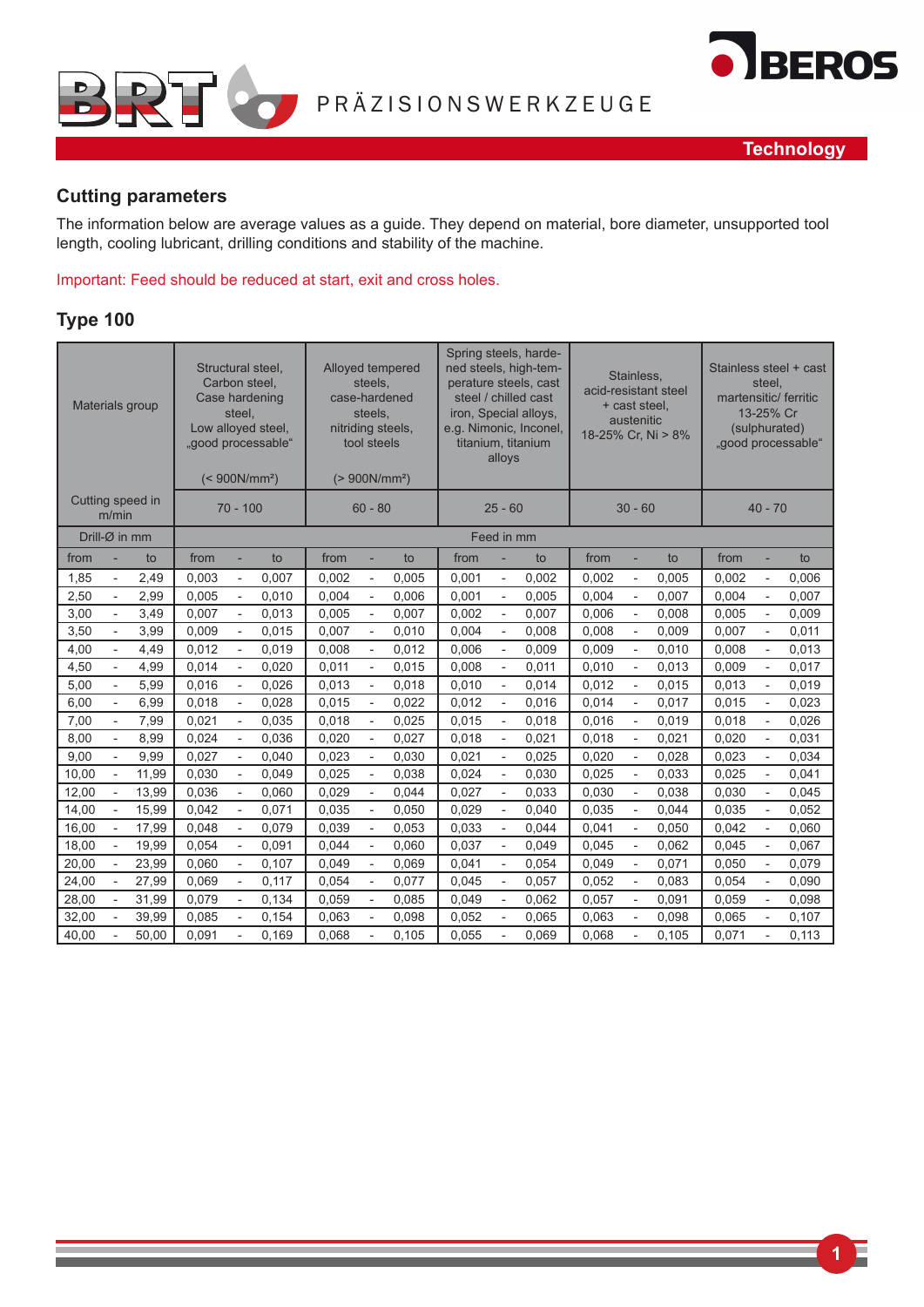



## **Technology**

| Materials group                   |       |       | Cast iron.<br>grey cast iron<br>general steel<br>casting | $(> 300N/mm^2)$ ,<br>ductile cast iron<br>$(> 400N/mm^2)$ , | Cast iron, grey cast<br>iron $(300N/mm^2),$<br>ductile cast iron<br>$(< 400N/mm^2)$ , mal-<br>leable cast iron, whi-<br>teheart malleable<br>iron, blackheart<br>malleable iron,<br>"good processable" |                          |       |       |                          | Copper, bronze,<br>brass, plastics |       | Aluminium +                  | cast aluminium<br>Si content $> 5\%$ .<br>"good processable" | Aluminium +<br>aluminium alloy< 5%,<br>"not hardened" |                              |       |
|-----------------------------------|-------|-------|----------------------------------------------------------|-------------------------------------------------------------|--------------------------------------------------------------------------------------------------------------------------------------------------------------------------------------------------------|--------------------------|-------|-------|--------------------------|------------------------------------|-------|------------------------------|--------------------------------------------------------------|-------------------------------------------------------|------------------------------|-------|
| Cutting speed in<br>m/min         |       |       | $60 - 90$                                                |                                                             |                                                                                                                                                                                                        | $70 - 100$               |       |       | $70 - 100$               |                                    |       | $80 - 160$                   | $100 - 300$                                                  |                                                       |                              |       |
| Drill-Ø in mm                     |       |       |                                                          |                                                             |                                                                                                                                                                                                        |                          |       |       |                          | Feed in mm                         |       |                              |                                                              |                                                       |                              |       |
| from                              | to    | from  | ÷.                                                       | to                                                          | from                                                                                                                                                                                                   |                          | to    | from  |                          | to                                 | from  | ÷                            | to                                                           | from                                                  | ÷                            | to    |
| 1,85<br>$\overline{\phantom{a}}$  | 2,49  | 0,005 | $\blacksquare$                                           | 0,018                                                       | 0,005                                                                                                                                                                                                  | $\overline{\phantom{m}}$ | 0,019 | 0,003 | $\overline{\phantom{a}}$ | 0,015                              | 0,002 | $\overline{a}$               | 0,012                                                        | 0,002                                                 | ÷,                           | 0,005 |
| 2,50<br>$\overline{a}$            | 2,99  | 0,008 | $\overline{\phantom{a}}$                                 | 0,028                                                       | 0,008                                                                                                                                                                                                  | Ĭ.                       | 0,026 | 0,005 | $\overline{a}$           | 0,020                              | 0,004 | $\overline{a}$               | 0,026                                                        | 0,004                                                 | $\overline{a}$               | 0,008 |
| 3,00<br>$\overline{\phantom{a}}$  | 3,49  | 0,009 | $\overline{\phantom{a}}$                                 | 0,038                                                       | 0,009                                                                                                                                                                                                  | $\overline{\phantom{a}}$ | 0,038 | 0,006 | $\overline{\phantom{a}}$ | 0,030                              | 0,006 | $\qquad \qquad \blacksquare$ | 0,037                                                        | 0,006                                                 | $\qquad \qquad \blacksquare$ | 0,012 |
| 3,50<br>$\overline{a}$            | 3,99  | 0,011 | $\overline{\phantom{a}}$                                 | 0,042                                                       | 0,011                                                                                                                                                                                                  | $\overline{a}$           | 0,046 | 0,007 | $\overline{\phantom{a}}$ | 0,045                              | 0,007 | ÷,                           | 0,055                                                        | 0,007                                                 | ÷,                           | 0,025 |
| 4,00<br>$\overline{a}$            | 4,49  | 0,012 | $\overline{\phantom{a}}$                                 | 0,047                                                       | 0,012                                                                                                                                                                                                  | $\overline{a}$           | 0,050 | 0,008 |                          | 0,050                              | 0,008 | $\overline{a}$               | 0,071                                                        | 0,008                                                 | ÷,                           | 0,026 |
| 4,50                              | 4,99  | 0,016 |                                                          | 0,052                                                       | 0,016                                                                                                                                                                                                  |                          | 0,057 | 0,009 |                          | 0,057                              | 0,009 |                              | 0,094                                                        | 0,009                                                 |                              | 0,028 |
| 5,00                              | 5,99  | 0,018 |                                                          | 0,065                                                       | 0,018                                                                                                                                                                                                  |                          | 0,068 | 0,010 |                          | 0,069                              | 0,010 |                              | 0,109                                                        | 0,010                                                 |                              | 0,036 |
| 6,00<br>$\overline{\phantom{a}}$  | 6,99  | 0,024 | $\overline{\phantom{a}}$                                 | 0,071                                                       | 0,024                                                                                                                                                                                                  | $\overline{\phantom{m}}$ | 0,074 | 0,012 | $\overline{\phantom{a}}$ | 0,079                              | 0,012 | $\overline{\phantom{0}}$     | 0,125                                                        | 0,012                                                 | $\overline{a}$               | 0,045 |
| 7,00<br>$\overline{a}$            | 7,99  | 0,028 | $\overline{\phantom{a}}$                                 | 0,084                                                       | 0,028                                                                                                                                                                                                  | $\overline{a}$           | 0,085 | 0,014 | $\overline{a}$           | 0,092                              | 0,018 | ÷,                           | 0,130                                                        | 0,014                                                 | ÷,                           | 0,049 |
| 8,00<br>$\overline{a}$            | 8,99  | 0,032 | $\overline{\phantom{a}}$                                 | 0,092                                                       | 0,032                                                                                                                                                                                                  | $\overline{a}$           | 0,096 | 0,016 |                          | 0,101                              | 0,020 | $\overline{a}$               | 0,144                                                        | 0,016                                                 | $\overline{a}$               | 0,056 |
| 9,00                              | 9,99  | 0,036 |                                                          | 0,110                                                       | 0,036                                                                                                                                                                                                  |                          | 0,114 | 0,018 |                          | 0,113                              | 0,023 |                              | 0,158                                                        | 0,018                                                 | Ĭ.                           | 0,064 |
| 10,00<br>$\overline{\phantom{a}}$ | 11,99 | 0,045 | $\overline{\phantom{a}}$                                 | 0,116                                                       | 0,050                                                                                                                                                                                                  | $\overline{\phantom{m}}$ | 0,120 | 0,020 | $\overline{\phantom{a}}$ | 0,139                              | 0,025 | $\overline{\phantom{a}}$     | 0,174                                                        | 0,020                                                 | $\frac{1}{2}$                | 0,074 |
| 12,00<br>÷,                       | 13,99 | 0,051 | $\overline{\phantom{a}}$                                 | 0,126                                                       | 0,060                                                                                                                                                                                                  | $\overline{a}$           | 0,138 | 0,024 | $\overline{\phantom{a}}$ | 0,156                              | 0,030 | ÷,                           | 0,182                                                        | 0,024                                                 | ÷,                           | 0,087 |
| 14,00<br>$\overline{\phantom{a}}$ | 15,99 | 0,057 | $\overline{\phantom{a}}$                                 | 0,138                                                       | 0,070                                                                                                                                                                                                  | $\overline{a}$           | 0,154 | 0,028 | $\overline{\phantom{a}}$ | 0,179                              | 0,035 | $\overline{\phantom{0}}$     | 0,194                                                        | 0,028                                                 | $\frac{1}{2}$                | 0,099 |
| 16,00                             | 17,99 | 0,062 | L,                                                       | 0,158                                                       | 0,079                                                                                                                                                                                                  | L,                       | 0,170 | 0,033 |                          | 0,199                              | 0,050 | L,                           | 0,209                                                        | 0,033                                                 | $\overline{a}$               | 0,108 |
| 18,00                             | 19,99 | 0,066 | $\overline{\phantom{a}}$                                 | 0,173                                                       | 0,090                                                                                                                                                                                                  |                          | 0,191 | 0,036 |                          | 0,224                              | 0,054 | $\overline{\phantom{a}}$     | 0,228                                                        | 0,036                                                 |                              | 0,130 |
| 20,00                             | 23,99 | 0.069 | $\overline{\phantom{a}}$                                 | 0,189                                                       | 0,106                                                                                                                                                                                                  | $\overline{\phantom{a}}$ | 0,207 | 0,040 | $\overline{\phantom{a}}$ | 0,249                              | 0,060 | $\overline{\phantom{a}}$     | 0,254                                                        | 0,040                                                 | $\blacksquare$               | 0,146 |
| 24,00                             | 27,99 | 0.076 | $\overline{\phantom{a}}$                                 | 0,210                                                       | 0,120                                                                                                                                                                                                  | $\overline{\phantom{0}}$ | 0,221 | 0,048 | $\overline{a}$           | 0,291                              | 0,072 | $\overline{\phantom{0}}$     | 0,295                                                        | 0.048                                                 | $\frac{1}{2}$                | 0,169 |
| 28,00                             | 31,99 | 0,079 |                                                          | 0,212                                                       | 0,140                                                                                                                                                                                                  | $\overline{a}$           | 0,237 | 0,056 |                          | 0,327                              | 0,084 |                              | 0,360                                                        | 0,056                                                 | ÷,                           | 0,194 |
| 32,00                             | 39,99 | 0,086 |                                                          | 0,228                                                       | 0,160                                                                                                                                                                                                  |                          | 0,245 | 0,064 |                          | 0,380                              | 0,096 |                              | 0,455                                                        | 0,064                                                 |                              | 0,221 |
| 40,00                             | 50.00 | 0,089 | $\overline{\phantom{0}}$                                 | 0.239                                                       | 0,180                                                                                                                                                                                                  |                          | 0.254 | 0.072 |                          | 0,399                              | 0,105 | L,                           | 0,488                                                        | 0,072                                                 |                              | 0,239 |

## **Type 110**

| Materials group                          | Structural steel,<br>Carbon steel,<br>Case hardening<br>steel,<br>Low alloyed steel,<br>"good processable"<br>$(< 900N/mm^2)$ | Alloyed tempered<br>steels.<br>case-hardened<br>steels,<br>nitriding steels,<br>tool steels<br>$(> 900N/mm^2)$ | Spring steels, harde-<br>ned steels, high-tem-<br>perature steels, cast<br>steel / chilled cast<br>iron, Special alloys,<br>e.g. Nimonic, Inconel,<br>titanium, titanium<br>alloys | Stainless,<br>acid-resistant steel<br>+ cast steel.<br>austenitic<br>18-25% Cr. Ni > 8% | Stainless steel + cast<br>steel,<br>martensitic/ ferritic<br>13-25% Cr<br>(sulphurated)<br>"good processable" |  |  |  |  |  |
|------------------------------------------|-------------------------------------------------------------------------------------------------------------------------------|----------------------------------------------------------------------------------------------------------------|------------------------------------------------------------------------------------------------------------------------------------------------------------------------------------|-----------------------------------------------------------------------------------------|---------------------------------------------------------------------------------------------------------------|--|--|--|--|--|
| Cutting speed in<br>m/min                | $70 - 100$                                                                                                                    | $60 - 80$                                                                                                      | $25 - 60$                                                                                                                                                                          | $30 - 60$                                                                               | $40 - 70$                                                                                                     |  |  |  |  |  |
| Drill- $\varnothing$ in mm               |                                                                                                                               | Feed in mm                                                                                                     |                                                                                                                                                                                    |                                                                                         |                                                                                                               |  |  |  |  |  |
| to                                       | from                                                                                                                          | from                                                                                                           | from                                                                                                                                                                               | from                                                                                    | from                                                                                                          |  |  |  |  |  |
| from                                     | to                                                                                                                            | to                                                                                                             | to                                                                                                                                                                                 | to                                                                                      | to                                                                                                            |  |  |  |  |  |
| 0,79<br>0,70<br>$\overline{\phantom{0}}$ | 0,0004<br>0,0018                                                                                                              | 0,0005<br>0,0012                                                                                               | 0,0004<br>0,0012                                                                                                                                                                   | 0,0005<br>0,0012<br>L,                                                                  | 0,0007<br>0,0012<br>L,                                                                                        |  |  |  |  |  |
| 0,89                                     | 0,0004                                                                                                                        | 0,0006                                                                                                         | 0,0006                                                                                                                                                                             | 0,0007                                                                                  | 0,0011                                                                                                        |  |  |  |  |  |
| 0,80                                     | 0,0022                                                                                                                        | 0,0015                                                                                                         | 0,0016                                                                                                                                                                             | 0,0014                                                                                  | 0,0014                                                                                                        |  |  |  |  |  |
| 0,90<br>0,99<br>$\overline{a}$           | 0,0007<br>0,0026                                                                                                              | 0,0009<br>0,0019                                                                                               | 0,0009<br>0,0020                                                                                                                                                                   | 0,0011<br>0,0019                                                                        | 0,0014<br>0,0017                                                                                              |  |  |  |  |  |
| 1,00                                     | 0,0010                                                                                                                        | 0,0010                                                                                                         | 0,0013                                                                                                                                                                             | 0,0014                                                                                  | 0,0019                                                                                                        |  |  |  |  |  |
| 1,09                                     | 0,0032                                                                                                                        | 0,0023                                                                                                         | 0,0024                                                                                                                                                                             | 0,0022                                                                                  | 0,0022                                                                                                        |  |  |  |  |  |
| 1,10                                     | 0,0014                                                                                                                        | 0,0013                                                                                                         | 0,0017                                                                                                                                                                             | 0,0017                                                                                  | 0,0022                                                                                                        |  |  |  |  |  |
| 1,19                                     | 0,0038                                                                                                                        | 0,0029                                                                                                         | 0,0028                                                                                                                                                                             | 0,0025                                                                                  | 0,0026                                                                                                        |  |  |  |  |  |
| 1,20                                     | 0,0018                                                                                                                        | 0,0015                                                                                                         | 0,0020                                                                                                                                                                             | 0,0020                                                                                  | 0,0024                                                                                                        |  |  |  |  |  |
| 1,29                                     | 0,0041                                                                                                                        | 0,0035                                                                                                         | 0,0033                                                                                                                                                                             | 0,0027                                                                                  | 0,0028                                                                                                        |  |  |  |  |  |
| 1,30                                     | 0,0020                                                                                                                        | 0,0020                                                                                                         | 0,0023                                                                                                                                                                             | 0,0022                                                                                  | 0,0031                                                                                                        |  |  |  |  |  |
| 1,39                                     | 0,0050                                                                                                                        | 0,0041                                                                                                         | 0,0036                                                                                                                                                                             | 0,0029                                                                                  | 0,0035                                                                                                        |  |  |  |  |  |
| 1,40                                     | 0,0021                                                                                                                        | 0,0021                                                                                                         | 0,0026                                                                                                                                                                             | 0,0023                                                                                  | 0,0034                                                                                                        |  |  |  |  |  |
| 1,49                                     | 0,0054                                                                                                                        | 0,0047                                                                                                         | 0,0038                                                                                                                                                                             | 0,0031                                                                                  | 0,0037                                                                                                        |  |  |  |  |  |
| 1,50                                     | 0,0021                                                                                                                        | 0,0021                                                                                                         | 0,0029                                                                                                                                                                             | 0,0024                                                                                  | 0,0035                                                                                                        |  |  |  |  |  |
| 1,59                                     | 0,0067                                                                                                                        | 0,0051                                                                                                         | 0,0042                                                                                                                                                                             | 0,0035                                                                                  | 0,0042                                                                                                        |  |  |  |  |  |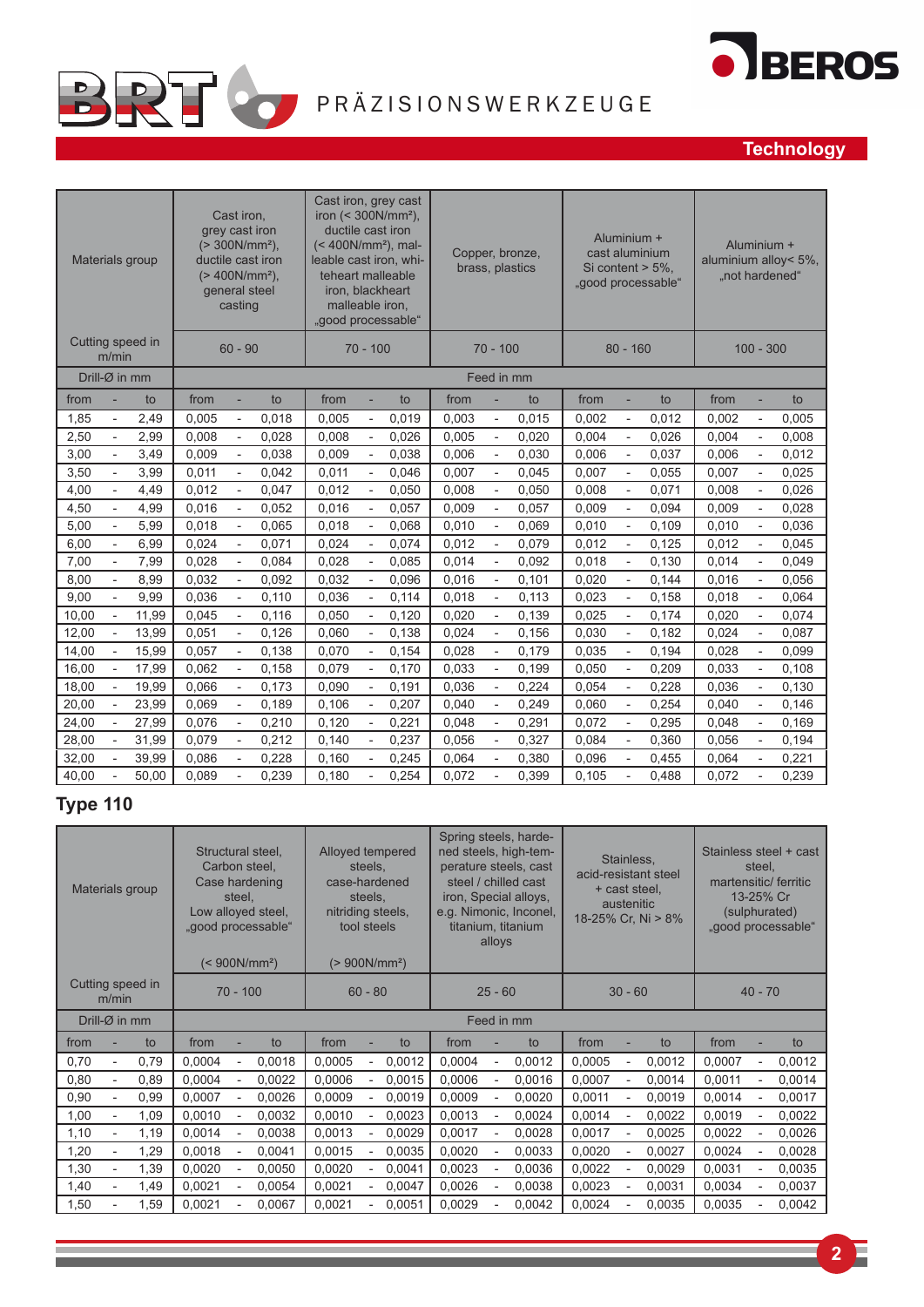

# OBEROS

## **Technology**

| Materials group                          | Structural steel,<br>Carbon steel.<br>Case hardening<br>steel.<br>Low alloyed steel,<br>"good processable"<br>$(< 900N/mm^2)$ | Alloyed tempered<br>steels.<br>case-hardened<br>steels,<br>nitriding steels,<br>tool steels<br>$(> 900N/mm^2)$ | Spring steels, harde-<br>ned steels, high-tem-<br>perature steels, cast<br>steel / chilled cast<br>iron, Special alloys,<br>e.g. Nimonic, Inconel,<br>titanium, titanium<br>alloys | Stainless,<br>acid-resistant steel<br>+ cast steel,<br>austenitic<br>18-25% Cr. Ni > 8% | Stainless steel + cast<br>steel.<br>martensitic/ ferritic<br>13-25% Cr<br>(sulphurated)<br>"good processable" |  |  |  |
|------------------------------------------|-------------------------------------------------------------------------------------------------------------------------------|----------------------------------------------------------------------------------------------------------------|------------------------------------------------------------------------------------------------------------------------------------------------------------------------------------|-----------------------------------------------------------------------------------------|---------------------------------------------------------------------------------------------------------------|--|--|--|
| Cutting speed in<br>m/min                | $70 - 100$                                                                                                                    | $60 - 80$                                                                                                      | $25 - 60$                                                                                                                                                                          | $30 - 60$                                                                               | $40 - 70$                                                                                                     |  |  |  |
| Drill- $\varnothing$ in mm               |                                                                                                                               |                                                                                                                | Feed in mm                                                                                                                                                                         |                                                                                         |                                                                                                               |  |  |  |
| from<br>to                               | from<br>to                                                                                                                    | from<br>to                                                                                                     | from<br>to                                                                                                                                                                         | from<br>to                                                                              | from<br>to                                                                                                    |  |  |  |
| 1,60<br>1.79<br>$\overline{\phantom{a}}$ | 0,0028<br>0,0075                                                                                                              | 0,0024<br>0,0066<br>$\overline{a}$                                                                             | 0,0035<br>0.0054                                                                                                                                                                   | 0.0036<br>0,0049                                                                        | 0,0040<br>0,0051                                                                                              |  |  |  |
| 1,80<br>1,99<br>$\overline{\phantom{a}}$ | 0,0030<br>0,0095                                                                                                              | 0,0030<br>0,0075                                                                                               | 0,0040<br>0,0065                                                                                                                                                                   | 0,0040<br>0,0065                                                                        | 0,0050<br>0,0065                                                                                              |  |  |  |
| 2,00<br>2,49<br>$\overline{a}$           | 0,0040<br>0,0120                                                                                                              | 0,0030<br>0,0095                                                                                               | 0,0050<br>0,0075                                                                                                                                                                   | 0,0050<br>0,0075<br>L,                                                                  | 0,0050<br>0,0075<br>$\overline{\phantom{0}}$                                                                  |  |  |  |
| 2,50<br>2,99<br>L,                       | 0,0050<br>0,0160                                                                                                              | 0,0040<br>0,0110                                                                                               | 0,0060<br>0,0095                                                                                                                                                                   | 0,0060<br>0,0095<br>$\overline{a}$                                                      | 0,0060<br>0,0110<br>$\overline{\phantom{0}}$                                                                  |  |  |  |
| 3,00<br>3,49                             | 0,0080<br>0,0180                                                                                                              | 0,0050<br>0,0140                                                                                               | 0,0080<br>0,0110                                                                                                                                                                   | 0,0080<br>0,0110<br>ł,                                                                  | 0,0080<br>0,0130                                                                                              |  |  |  |
| 3,50<br>3,99<br>$\overline{\phantom{a}}$ | 0,0090<br>0,0230                                                                                                              | 0,0070<br>0,0160<br>$\overline{\phantom{a}}$                                                                   | 0,0090<br>0,0125                                                                                                                                                                   | 0,0100<br>0,0160<br>$\overline{\phantom{0}}$                                            | 0,0090<br>0,0160<br>$\overline{\phantom{0}}$                                                                  |  |  |  |
| 4,00<br>4,49                             | 0,0120<br>0,0260                                                                                                              | 0,0080<br>0,0190                                                                                               | 0,0100<br>0,0135                                                                                                                                                                   | 0,0110<br>0,0180                                                                        | 0,0100<br>0,0190                                                                                              |  |  |  |
| 4,50<br>4,99                             | 0,0140<br>0,0280                                                                                                              | 0,0110<br>0,0210                                                                                               | 0,0110<br>0,0160                                                                                                                                                                   | 0,0140<br>0,0220                                                                        | 0,0220<br>0,0110                                                                                              |  |  |  |
| 5,00<br>5,99<br>$\overline{\phantom{m}}$ | 0,0150<br>0,0380                                                                                                              | 0,0120<br>0,0250                                                                                               | 0,0130<br>0,0220                                                                                                                                                                   | 0,0150<br>0,0240<br>÷,                                                                  | 0,0130<br>0,0250<br>$\overline{\phantom{0}}$                                                                  |  |  |  |
| 6,00<br>7,99                             | 0.0180<br>0,0490                                                                                                              | 0,0150<br>0,0330                                                                                               | 0,0150<br>0,0290                                                                                                                                                                   | 0,0180<br>0,0290                                                                        | 0,0150<br>0,0370                                                                                              |  |  |  |
| 8,00<br>12,00                            | 0,0210<br>0,0570                                                                                                              | 0,0180<br>0,0380                                                                                               | 0,0170<br>0,0360                                                                                                                                                                   | 0,0210<br>0,0330                                                                        | 0,0170<br>0,0410                                                                                              |  |  |  |
|                                          |                                                                                                                               |                                                                                                                |                                                                                                                                                                                    |                                                                                         |                                                                                                               |  |  |  |
|                                          | Cast iron                                                                                                                     | Cast iron, grey cast<br>$iron \leq 300$ N/mm <sup>2</sup> )                                                    |                                                                                                                                                                                    |                                                                                         |                                                                                                               |  |  |  |

| Materials group |                           |       | Cast iron,<br>grey cast iron<br>$(> 300N/mm^2),$<br>ductile cast iron<br>$(> 400N/mm^2),$<br>general steel<br>casting |                          |        | Gast IIOH, yrey cast<br>iron $(300N/mm^2),$<br>ductile cast iron<br>$(< 400N/mm^2)$ , mal-<br>leable cast iron, whi-<br>teheart malleable<br>iron, blackheart<br>malleable iron,<br>"good processable" |                          |        |        |                          | Copper, bronze,<br>brass, plastics |        | Aluminium +<br>cast aluminium<br>Si content $> 5\%$ .<br>"good processable" |        |        | Aluminium +<br>aluminium alloy< 5%,<br>"not hardened" |        |  |
|-----------------|---------------------------|-------|-----------------------------------------------------------------------------------------------------------------------|--------------------------|--------|--------------------------------------------------------------------------------------------------------------------------------------------------------------------------------------------------------|--------------------------|--------|--------|--------------------------|------------------------------------|--------|-----------------------------------------------------------------------------|--------|--------|-------------------------------------------------------|--------|--|
|                 | Cutting speed in<br>m/min |       |                                                                                                                       | $60 - 90$                |        |                                                                                                                                                                                                        | $70 - 100$               |        |        | $70 - 100$<br>$80 - 160$ |                                    |        |                                                                             |        |        | $100 - 300$                                           |        |  |
| Drill-Ø in mm   |                           |       |                                                                                                                       |                          |        |                                                                                                                                                                                                        |                          |        |        |                          | Feed in mm                         |        |                                                                             |        |        |                                                       |        |  |
| from            |                           | to    | from                                                                                                                  |                          | to     | from                                                                                                                                                                                                   |                          | to     | from   |                          | to                                 | from   |                                                                             | to     | from   |                                                       | to     |  |
| 0,70            | $\overline{\phantom{m}}$  | 0,79  | 0.0009                                                                                                                | $\overline{\phantom{a}}$ | 0,0014 | 0.0007                                                                                                                                                                                                 | $\overline{\phantom{a}}$ | 0.0018 | 0.0005 | $\overline{\phantom{a}}$ | 0,0012                             | 0.0007 | L,                                                                          | 0,0012 | 0.0005 | $\blacksquare$                                        | 0,0009 |  |
| 0,80            |                           | 0,89  | 0,0012                                                                                                                |                          | 0,0018 | 0,0010                                                                                                                                                                                                 |                          | 0,0023 | 0,0008 |                          | 0,0015                             | 0,0012 |                                                                             | 0,0014 | 0,0008 |                                                       | 0,0012 |  |
| 0,90            | $\overline{a}$            | 0,99  | 0,0015                                                                                                                |                          | 0,0024 | 0,0014                                                                                                                                                                                                 | $\overline{\phantom{a}}$ | 0.0028 | 0,0011 |                          | 0,0019                             | 0,0017 | L,                                                                          | 0,0020 | 0,0011 | $\overline{a}$                                        | 0,0017 |  |
| 1,00            |                           | 1,09  | 0,0019                                                                                                                |                          | 0,0029 | 0,0018                                                                                                                                                                                                 | $\overline{\phantom{a}}$ | 0,0032 | 0,0015 |                          | 0,0024                             | 0,0020 |                                                                             | 0,0024 | 0,0015 |                                                       | 0,0024 |  |
| 1,10            |                           | 1,19  | 0,0025                                                                                                                |                          | 0,0035 | 0,0022                                                                                                                                                                                                 |                          | 0,0038 | 0,0019 |                          | 0,0029                             | 0,0022 |                                                                             | 0,0029 | 0,0019 |                                                       | 0,0034 |  |
| 1,20            |                           | 1,29  | 0,0031                                                                                                                |                          | 0,0041 | 0,0030                                                                                                                                                                                                 |                          | 0,0048 | 0,0024 |                          | 0,0034                             | 0,0024 |                                                                             | 0,0034 | 0,0024 |                                                       | 0,0041 |  |
| 1,30            |                           | 1,39  | 0,0040                                                                                                                |                          | 0,0051 | 0,0039                                                                                                                                                                                                 | $\overline{a}$           | 0,0060 | 0,0028 |                          | 0,0039                             | 0,0026 |                                                                             | 0,0045 | 0,0026 |                                                       | 0,0044 |  |
| 1,40            | $\overline{a}$            | 1,49  | 0,0047                                                                                                                |                          | 0,0060 | 0,0049                                                                                                                                                                                                 |                          | 0,0079 | 0,0031 |                          | 0,0047                             | 0,0028 |                                                                             | 0,0055 | 0,0032 |                                                       | 0,0048 |  |
| 1,50            | $\overline{a}$            | 1,59  | 0,0053                                                                                                                |                          | 0,0068 | 0,0056                                                                                                                                                                                                 |                          | 0,0100 | 0,0032 |                          | 0,0053                             | 0,0035 |                                                                             | 0,0066 | 0,0038 |                                                       | 0,0059 |  |
| 1,60            | L,                        | 1,79  | 0,0064                                                                                                                |                          | 0,0095 | 0,0064                                                                                                                                                                                                 |                          | 0,0150 | 0,0035 |                          | 0,0095                             | 0,0040 |                                                                             | 0,0085 | 0,0040 |                                                       | 0,0075 |  |
| 1,80            | $\overline{\phantom{a}}$  | 1,99  | 0,0070                                                                                                                |                          | 0,0130 | 0,0070                                                                                                                                                                                                 |                          | 0,0220 | 0,0040 |                          | 0,0130                             | 0,0050 | ÷,                                                                          | 0,0110 | 0,0050 | $\overline{\phantom{0}}$                              | 0,0110 |  |
| 2,00            | $\overline{a}$            | 2,49  | 0.0100                                                                                                                |                          | 0,0220 | 0,0090                                                                                                                                                                                                 | $\overline{\phantom{m}}$ | 0,0330 | 0,0040 |                          | 0,0180                             | 0,0050 | Ĭ.                                                                          | 0,0200 | 0,0070 | $\overline{\phantom{0}}$                              | 0,0130 |  |
| 2,50            |                           | 2,99  | 0,0130                                                                                                                |                          | 0,0320 | 0,0110                                                                                                                                                                                                 |                          | 0,0430 | 0,0050 |                          | 0,0250                             | 0,0060 |                                                                             | 0,0360 | 0,0080 |                                                       | 0,0170 |  |
| 3,00            | $\overline{\phantom{m}}$  | 3,49  | 0,0150                                                                                                                |                          | 0,0390 | 0,0140                                                                                                                                                                                                 |                          | 0,0530 | 0,0060 |                          | 0,0370                             | 0,0080 |                                                                             | 0,0540 | 0,0100 | $\overline{a}$                                        | 0,0200 |  |
| 3,50            | L,                        | 3,99  | 0,0180                                                                                                                |                          | 0,0480 | 0,0180                                                                                                                                                                                                 | $\overline{a}$           | 0,0620 | 0,0070 |                          | 0,0490                             | 0,0110 | L,                                                                          | 0,0750 | 0,0100 | $\overline{a}$                                        | 0,0250 |  |
| 4,00            |                           | 4,49  | 0,0200                                                                                                                |                          | 0,0560 | 0,0200                                                                                                                                                                                                 |                          | 0,0690 | 0,0080 |                          | 0,0600                             | 0,0120 |                                                                             | 0,0950 | 0,0130 |                                                       | 0,0300 |  |
| 4,50            | $\overline{\phantom{m}}$  | 4,99  | 0,0230                                                                                                                |                          | 0,0640 | 0,0230                                                                                                                                                                                                 | $\overline{\phantom{a}}$ | 0,0780 | 0,0090 |                          | 0,0690                             | 0,0140 | L,                                                                          | 0,1300 | 0,0160 | $\overline{\phantom{0}}$                              | 0,0360 |  |
| 5,00            |                           | 5,99  | 0,0250                                                                                                                | $\sim$                   | 0,0760 | 0,0250                                                                                                                                                                                                 | $\frac{1}{2}$            | 0,0950 | 0,0100 | $\overline{\phantom{a}}$ | 0,0800                             | 0,0150 | $\overline{\phantom{a}}$                                                    | 0,1550 | 0,0200 | $\overline{a}$                                        | 0,0470 |  |
| 6,00            | $\overline{a}$            | 7,99  | 0,0300                                                                                                                |                          | 0,1100 | 0,0300                                                                                                                                                                                                 |                          | 0.1250 | 0,0120 |                          | 0,0960                             | 0.0180 |                                                                             | 0,2050 | 0,0260 |                                                       | 0,0660 |  |
| 8,00            |                           | 12,00 | 0,0330                                                                                                                |                          | 0,1190 | 0,0350                                                                                                                                                                                                 |                          | 0,1360 | 0,0140 |                          | 0,1100                             | 0,0210 |                                                                             | 0,2080 | 0,0290 |                                                       | 0,0780 |  |